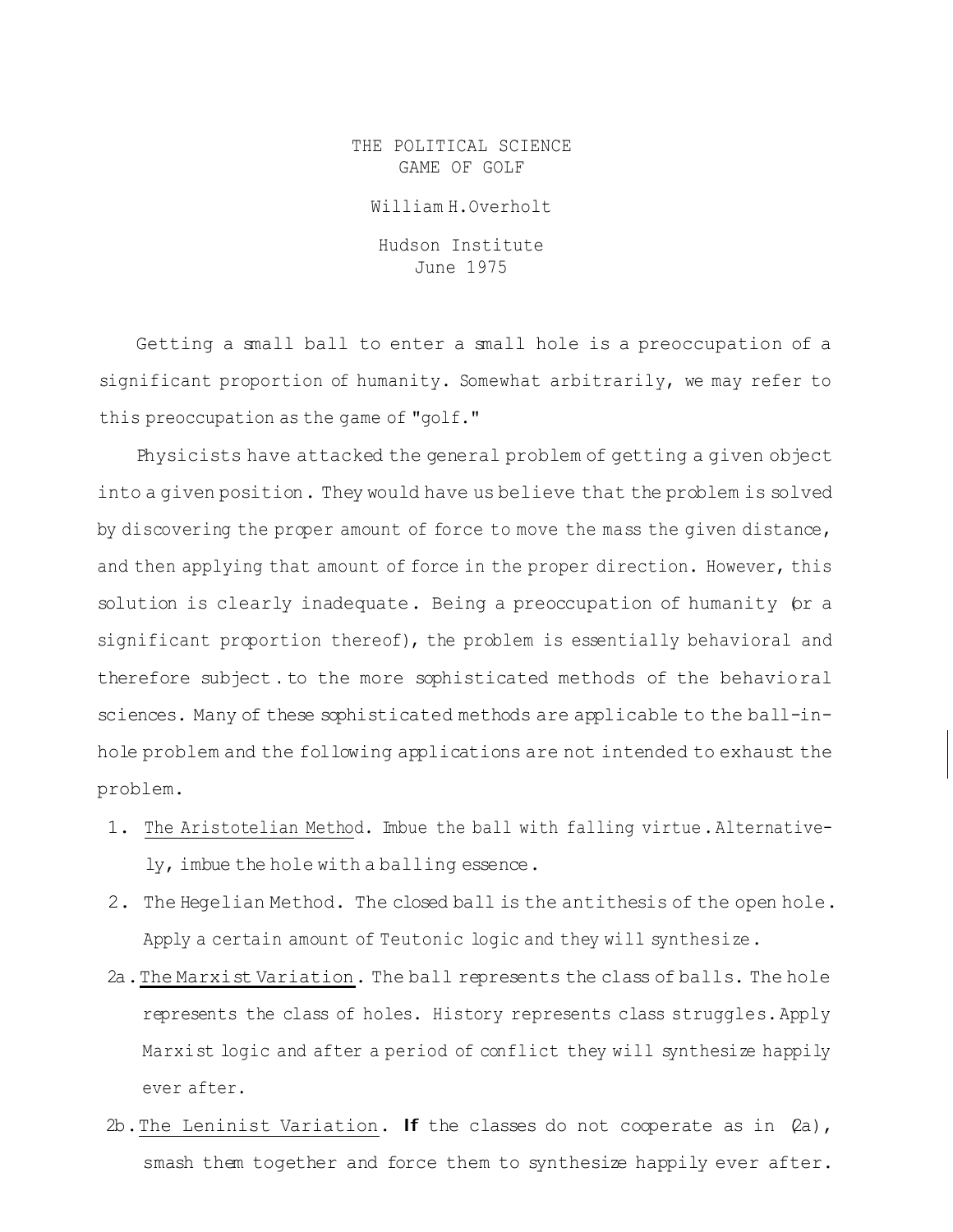(Compare with the Rostow and Westmoreland Methods below.)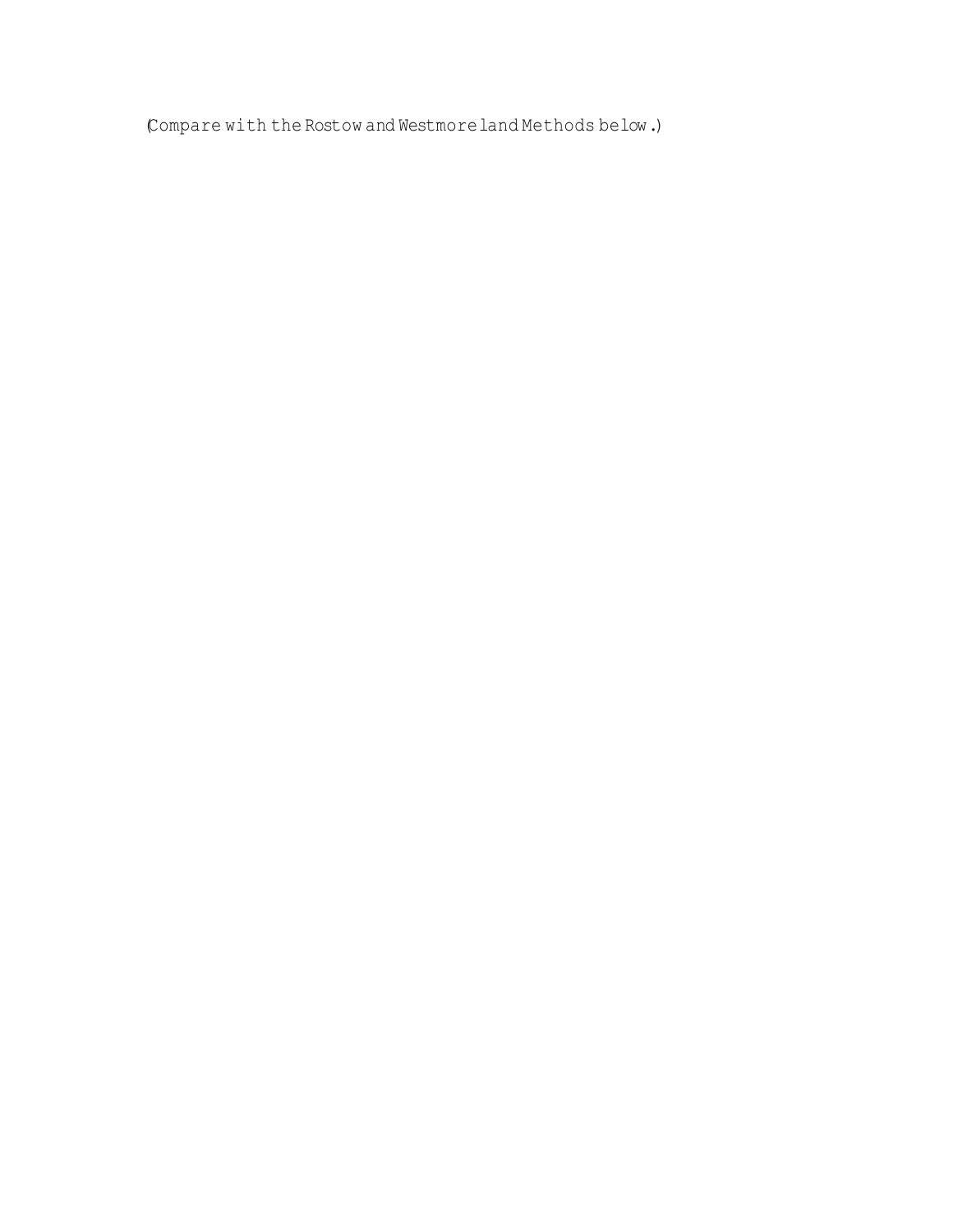- 3. The Lane Method. This is a variation on the Aristotelian method. Procure Robert Lane. Hypnotize him, and imbue him with desire to jump into the hole. Then chain him beside the ball with instructions to converse with the ball. After a few hours of conversation, the ball will have absorbed Lane's desires sufficiently that it will jump into the hole. Lane will then write a book on "Ball in Hole Ideology."
- 3a.The Apter Variation. In this variation Lane, and through him the ball, is imbued with a consummatory desire to jump into the hole.
- 4. The Russett Computer Method. Put the ball into a computer. The computer will sputter and gulp and then eject the ball. The ball will look very much the way it did before it entered the computer. Pick up the ball and put it in the hole.
- 5. The Russett Factor Analysis Method. Put the ball into a computer and request a factor analysis. The computer will sputter and gulp and eject fine sprays of rubber, thread, and plastic.Accumulate these in a dustpan and dump them into the hole.
- 6. The Braybrooke and Lindblom Method. Put a thousand children on the golf course. Arm them with feathers and instruct them to bat at things with the feathers. All other things being equal, and the golf course being bounded, large numbers of children are likely to bat at the ball with their feathers, and the ball will move incrementally. Sooner or later, all things still being equal, the ball will fall synoptically into the hole.

Note. If the children get hungry before the ball drops home, feed them Wheaties. This is called the cereal remedial method.

-2-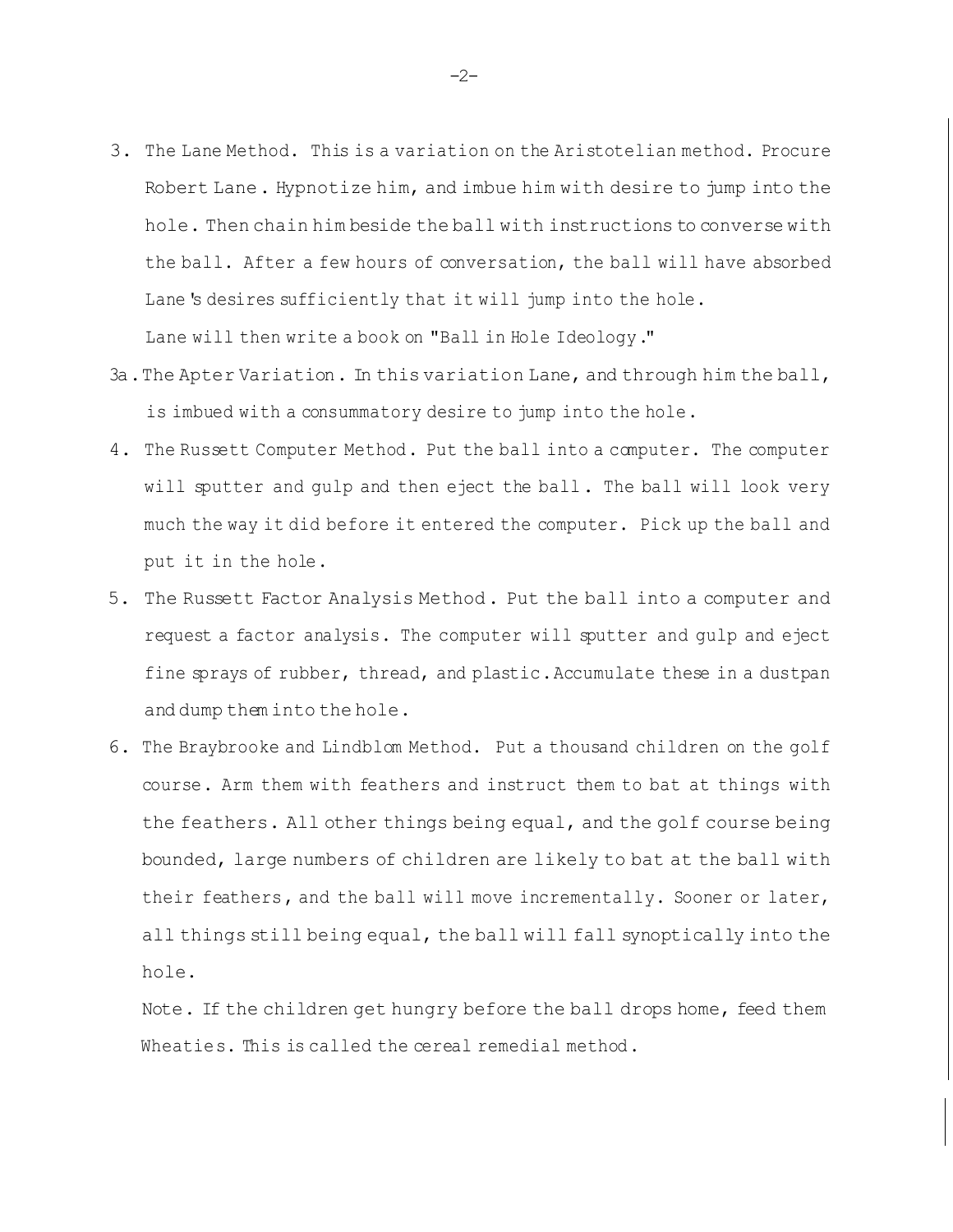- 7. The Bentley-Truman Method. Divide Braybrooke and Lindblom children into groups. Then proceed as in the Braybrook and Lindblom Method.
- 8. The Huntington Method. This is a modernized version of the Braybrooke and Lindblom Method. Place the children in a circle around the ball. Take the children on the opposite side of the hole from the ball and put them in jail. Let the others play as above. The secret of this method is the subtle balance between institutionalization and participation.
- 9. The Merton Latent Function Method. Write a treatise on why the ball will fall into the hole. Then, while everyone else is reading the treatise, kickthe ball into thehole.
- 10. The Lewis Coser Method. Kick the ball away from the hole. If you do this often enough, you will eventually kick the ball into the hole from the opposite direction.
- ll. The Schelling Method. Place two balls on different parts of the golf course. By mysterious methods known only to Tom Schelling, both balls will seek out the same hole.
- 12. The Schelling Commitment Model. Construct a gallows. Tie a noose around your neck and fasten the trap door of the gallows in such a way that it will drop if the ball does not go into the hole. Point out to the ball that disaster will follow if it does not jump into the hole . You will not live to seethe day when thismethod does not work.
- 13. The Walt Rostow Method. If the ball does not jump into the hole, smash it with a sledge hamner. This method does not necessarily get the ball into the hole, but it gets Walt Rostow a reputation as a real ball buster.
- 14. The Nixon Vietnam Method. Pick up your ball and go home. This does not necessarily get the ball into the hole either, but it allowsyou to stand Pat.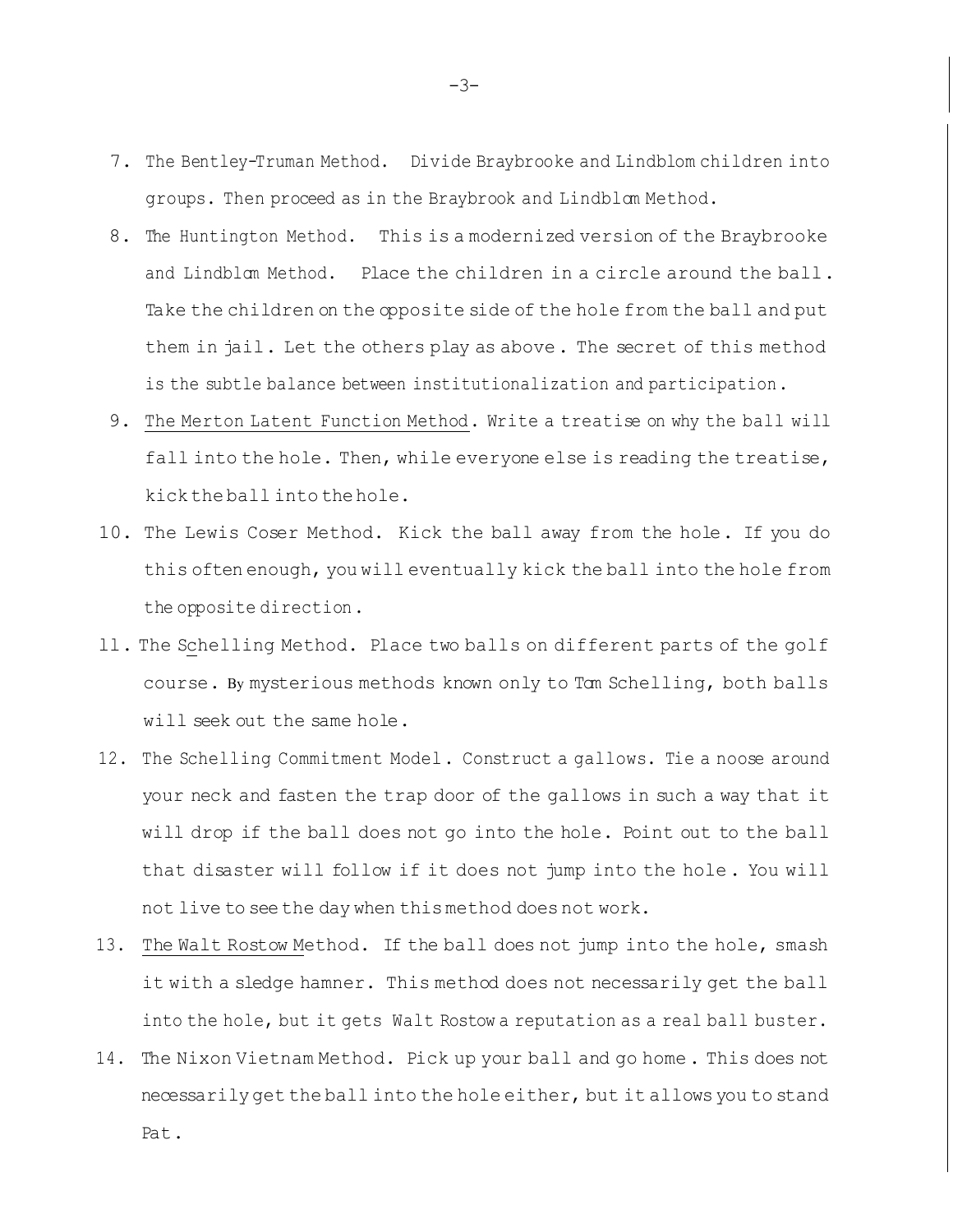- 15. The Westmoreland Method . Attack the ball with a flight of B-52s. Although this will destroy both the ball and the hole, you will have saved the ball from the humiliation of not getting into the hole.
- 16. The Herman Kahn Intuitive Method . Flail at the ball with a club that nobody else would have considered using. This will not always get the ball into the hole, but it sure keeps the crowd on its toes.
- 17. The Herman Kahn Alternative Futures Method. Project Alternative Futures f or the ball. At least one of those futures will have the ball fall into the hole. Choose that future.
- 18. The Chairman Mao Method. Read and study the Thoughts of Mao Tse-tung. Wave the little red book . March in a parade of workers and peasants. Distinguish between the two lines. Smash the anti-party black gang. Grasp revolution and promote production. Support the army and love the people. Then put the ball in the hole.

This method combines the methodological sophistication of the Russett Method with the mass base of Braybrooke and Lindblom Method .

- 19. The de Gaulle Method. Pick up a club. Brain your partner . Then put the ball in a different hole .
- 20. The Kissinger Method. <sup>A</sup> variation of the de Gaulle Method. Using this method you can brain as many as a dozen of your partners simultaneously. Some players complain later, however, of serious inability to get the ball into the hole.
- 21. The State Department Method . Go to the opera . This will increase your empathy for the cultural context within which decisions must be taken. Wr ite a memo demonstrating your superior empathy. If the ball is still not in the hole, your superior can write a memo to Kissinger or employ the University Method or the Think Tank Method.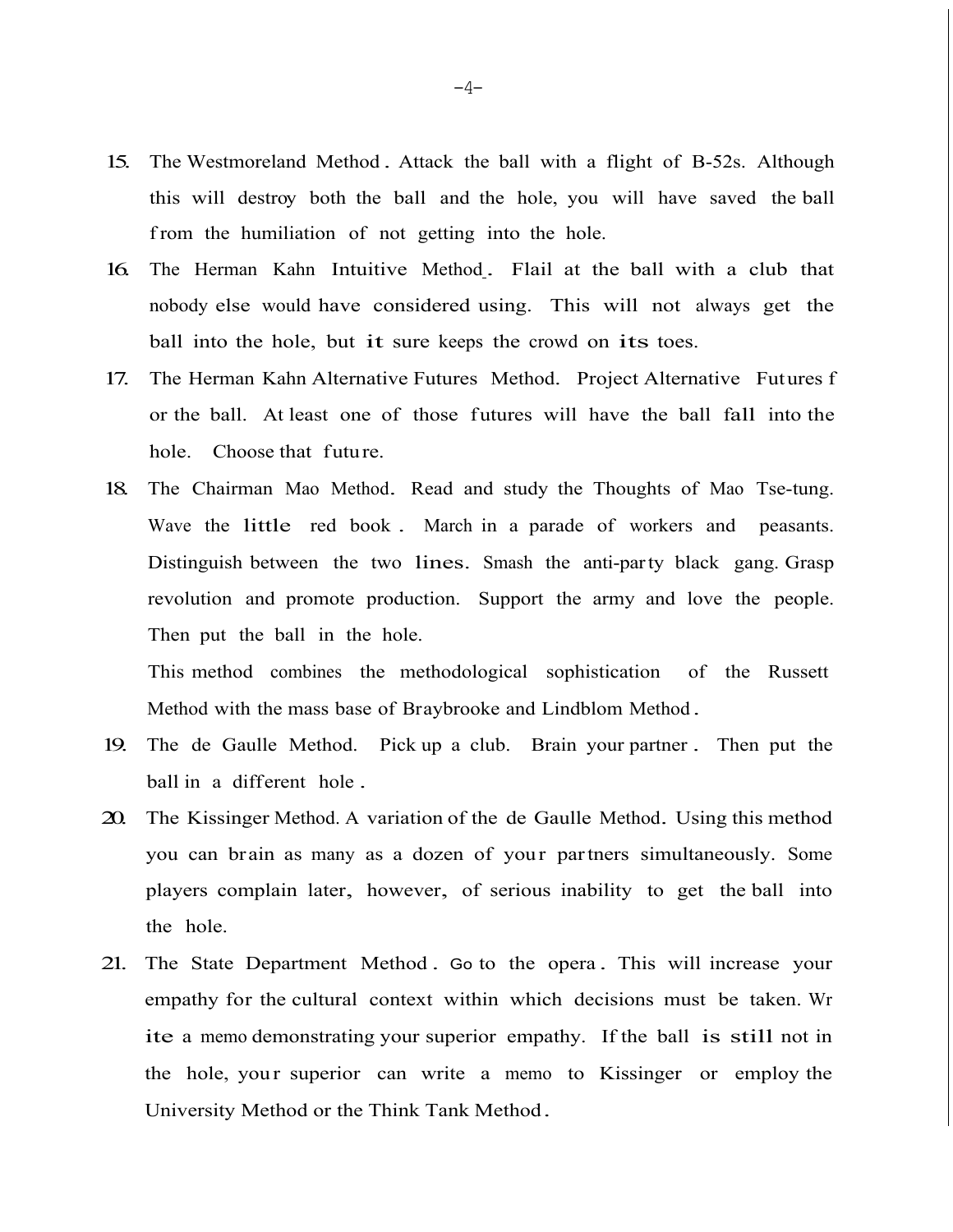- 22. The Vance Method. Deny that the ball-in-hole problem exists. While this does not get the ball into the hole, many anxious people find it reassu ring.
- 23. The Shulman Method.Same as the Vance method. With footnotes.
- 24. The Brzezinski Met hod .Speak loudly and carry a small stick . Neither the loud voice nor the small stick will get the ball into the hole, but right wing anxious people find both reassuring.
- 25. The Carter Method. Use the Vance method. Then the Brzezinski method. Then the Vance method. Then the Brzezinsk i method. However, carefully avoid doing anything that would actually move the ball, because that might offend specific groups of voters. After four years with this method, you will successfully annoy all the voters. The will stuff the ball down your throat and stuff you down the hole. Note analogy to theDubcek method below.
- <sup>26</sup> . The Reagan Method. Same as the Brzezinski method. Without footnotes. (Preferably used on a golf course without trees, which Reagan believes cause pollution.)
- <sup>27</sup> . The University Consultant Method. Give a grant to a university professor . He will count the number of pock marks on the ball, then write a final report emphasizing the need for increased empathy for the cultural context within which decisions are made. This may not get the ball into the hole but will justify an increase in your research budget .
- 28. The Think Tank Method. Give half your research budget to a think tank. The think tank will measure the depth of the hole, applaud itself for having increased your empathy for the context within which decisions must be made, and recommend further research. For an extra consideration, the